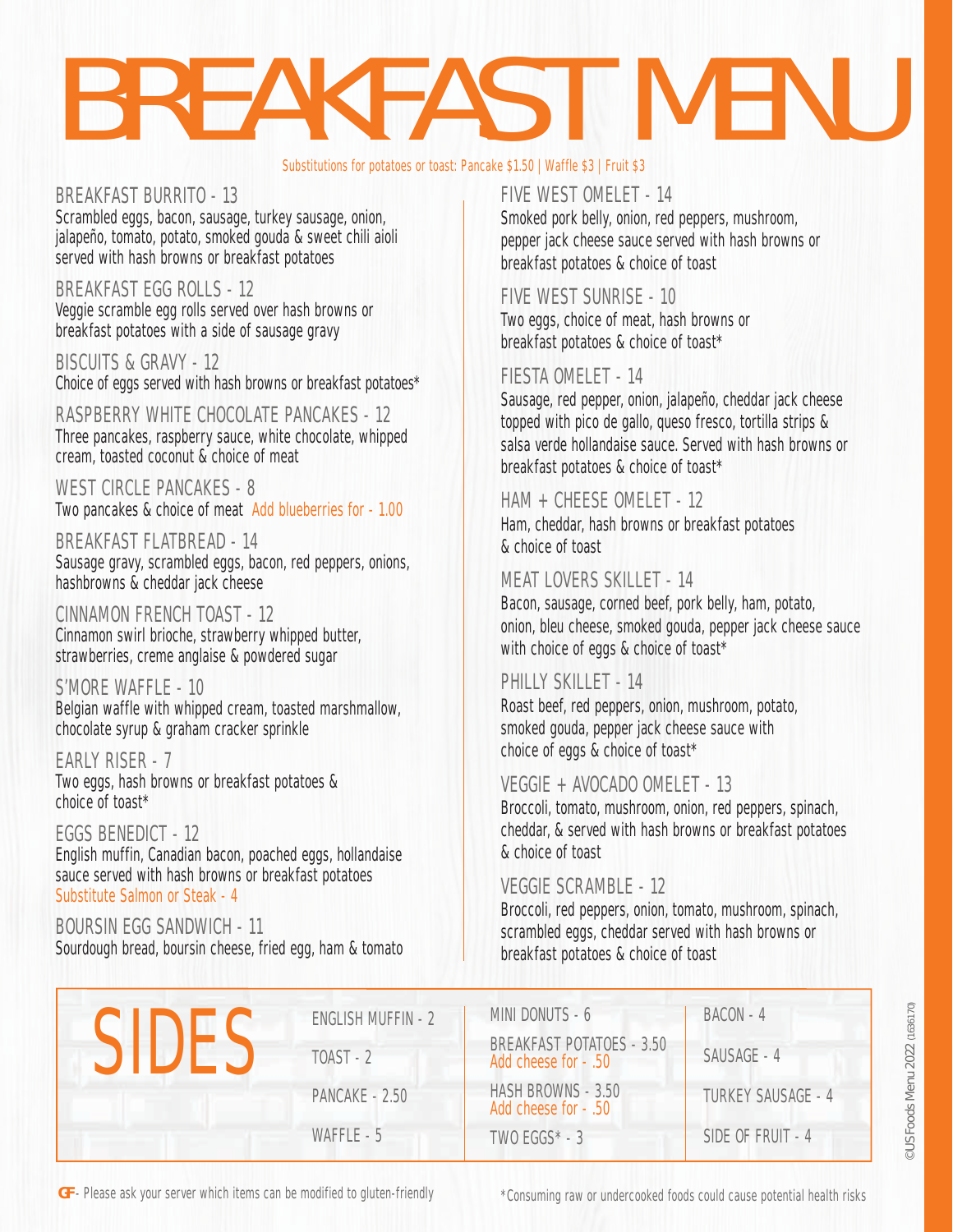

1991 COMMERCE DRIVE NW | ROCHESTER, MINNESOTA | 507.361.5555 | form